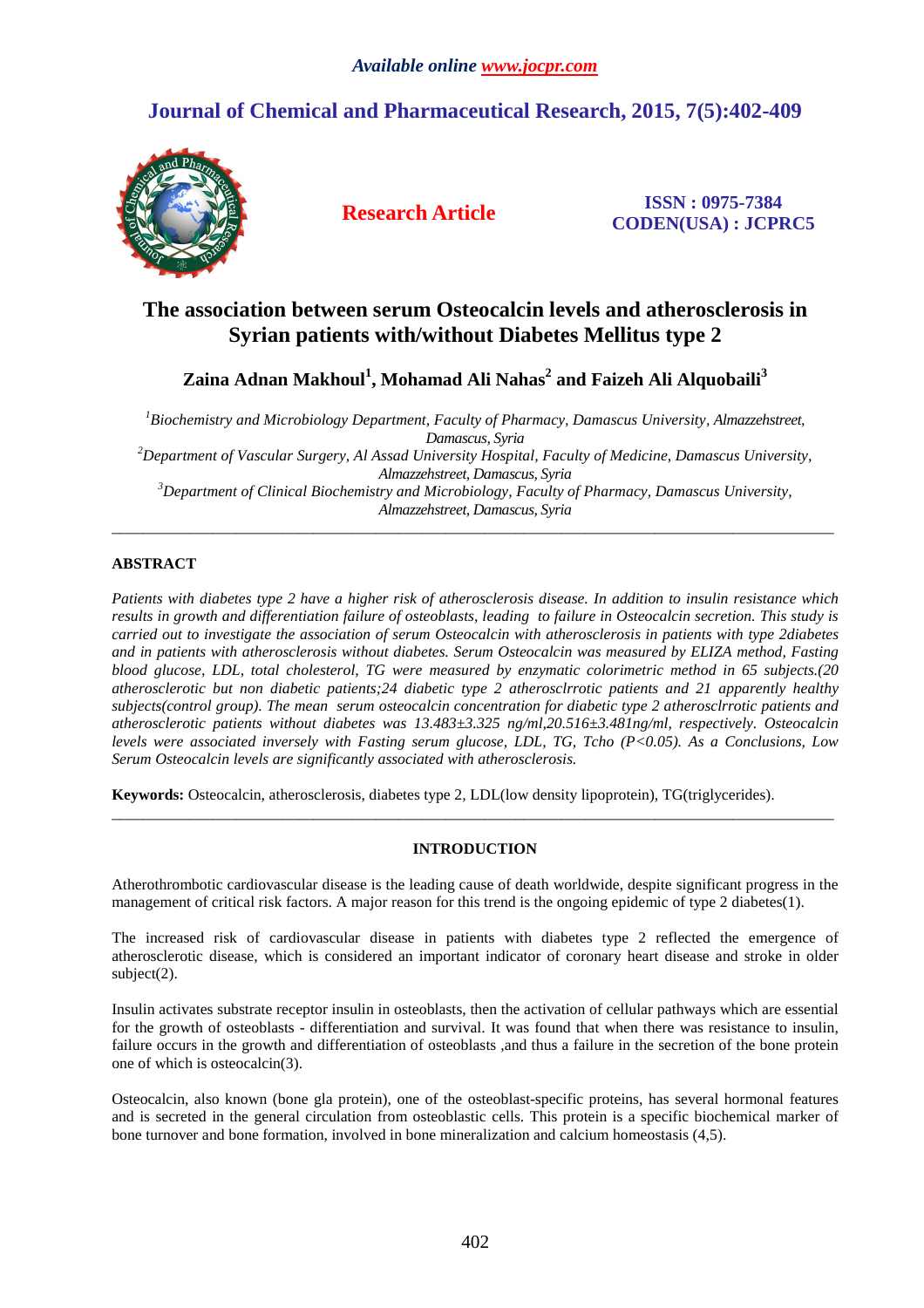Observational studies suggest an association of circulating OCN with atherosclerosis risk(6). The recently proposed proofs suggested the role of this protein in regulatatin of glucose and lipid metabolism, linking bone metabolism with energy homeostasis(4).

*\_\_\_\_\_\_\_\_\_\_\_\_\_\_\_\_\_\_\_\_\_\_\_\_\_\_\_\_\_\_\_\_\_\_\_\_\_\_\_\_\_\_\_\_\_\_\_\_\_\_\_\_\_\_\_\_\_\_\_\_\_\_\_\_\_\_\_\_\_\_\_\_\_\_\_\_\_\_*

According with these observations, it is plausible to consider serum osteocalcin as a promising candidate for risk assessment and a potential intervention target for atherosclerosis diseases, and can be useful in trying to alleviate the morbidity and mortality in these patients. So, this study aimed to determine serum osteocalcin levels in Syrian atherosclerotic patients with and without diabetes mellitus type 2,in attempt to evaluate the relationship between serum osteocalcin and atherosclerosis in these patients.

#### **Experimental section**

The study involved 65 individuals (37men:28 women)recruited from vascular surgery dep.t at Al Assad University Hospital, between June and December 2014.

Patients were divided into the following groups:

- Group 1: (control group):which included 21 apparently healthy individuals mean age  $\pm$  SD: (57.95 $\pm$ 6.48) years),that do not suffer diabetes or atherosclerosis and not taking any medications.

Group 2: Patients with diabetes mellitus type 2 and atherosclerosis, (24 patients mean age  $\pm$  SD: (59.1 $\pm$ 5.01) years).

- Group3: Patients with atherosclerosis and without diabetes,(20 patients mean age ± SD : (58.75±8.02 years).

All patients underwent ultrasonographic study by color duplex of carotid, lower limbs and upper limbs arteries at the Department of vascular surgery, to evidence any atherosclerosis disease by determining the presence or absence of thickness or plaques in intima-media layers.

Serum samples were obtained between 8-10 AM, from the patient in the fasting state, Blood samples were centrifuged at (4000 rpm, RCF=1789xg)for 10 min at 4°C, to isolate serum. Serum was stored at -20°C for future analyses.

Osteocalcin(bone gla protein) was measured by using ELISA Kit provided by Sunred Company, Shanghai.

Glucose, LDL, TG, Tchol were measured with enzymatic colorimetric method by Hitachi 911 device using kits of Audit Diagnostics Corporation Irish.

We excluded Patients having any thyroid (hypothyroidism and hyperthyroidism) or parathyroid (hyperparathyroidism and hypoparathyroidism) disorders ; the same was done to Patients diagnosed with bone disorders as osteoporosis or Paget's disease and patients with fractures or metastatic bone tumor or Patients treated with glucocorticoids or bisphosphonate or vitamins K and D.

Statistical analysis:

The statistical analysis of data was performed using SSPS and Excel 2010.

Data were expressed as mean ± SD

The data was analyzed using One Way Analysis of variance (ANOVA) followed by Bonferroni testing to compare the results between groups.

Pearson correlation is used to study the correlation between studies parameters.

 $P < 0.05$  was considered to be significant.

#### **RESULTS AND DISCUSSION**

The mean serum Osteocalcin values  $\pm$  SD in the studied groups were as follows: 29.400 $\pm$ 5.546 ng/ml in control group (n = 21).  $13.483 \pm 3.325$  ng/ml in atherosclerotic group with Diabetes (n = 24). 20.516±3.481ng/ml in atherosclerotic group without Diabetes(n=20) By ANOVA test was observed statistically significant difference (P <0.001) between osteocalcin levels in the studied groups.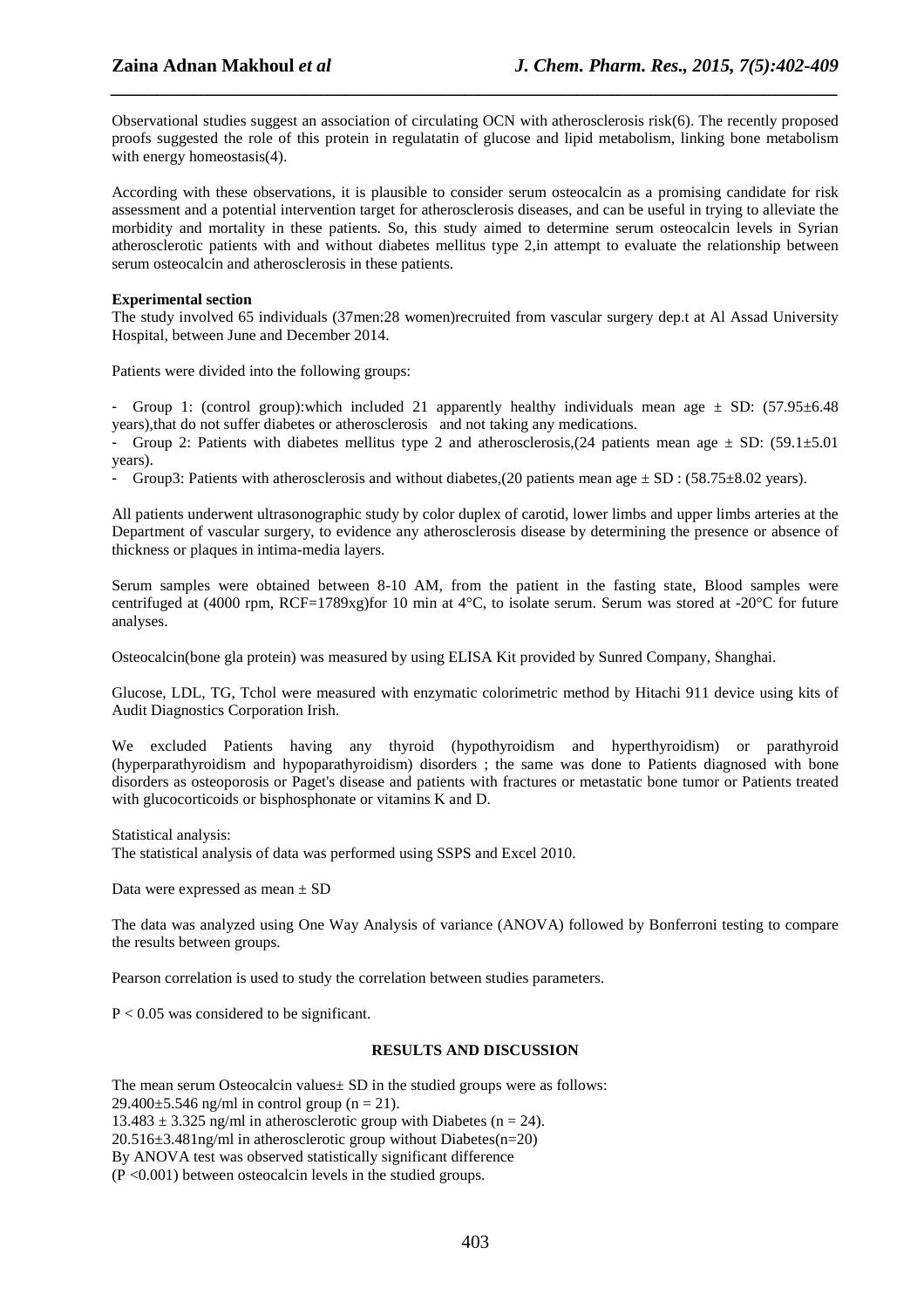By Benfferoni test to compare Osteocalcin levels between the studied groups, was also observed a noticeable statistically significant difference( $P < 0.001$ ) in atherosclerotic group with diabetes and the atherosclerotic group without diabetes compared with the control group( $p<0.001$ ). The difference was statistically significant( $P$  <0.001) between the atherosclerotic group with diabetes compared with atherosclerotic group without diabetes (Figure 1).

*\_\_\_\_\_\_\_\_\_\_\_\_\_\_\_\_\_\_\_\_\_\_\_\_\_\_\_\_\_\_\_\_\_\_\_\_\_\_\_\_\_\_\_\_\_\_\_\_\_\_\_\_\_\_\_\_\_\_\_\_\_\_\_\_\_\_\_\_\_\_\_\_\_\_\_\_\_\_*



**Figure(1):Mean±SD of Osteocalcin concentration(ng/ml) in the studied groups** 

The mean serum FBG, LDL, Tchol, TG values $\pm$  SD in the studied groups are presented in Table (1).

| Table(1). Illustrated the mean ±SD of Fasting blood glucose, total cholesterol, TG and LDL |
|--------------------------------------------------------------------------------------------|
|--------------------------------------------------------------------------------------------|

| <b>Parameters</b> | Control groups             | Atherosclerosis group with diabetes | Atherosclerosis group without diabetes |
|-------------------|----------------------------|-------------------------------------|----------------------------------------|
| <b>FBG</b>        | $93 \pm 6.426$ mg/dl       | $214.041 \pm 52.081$ mg/dl          | $96.350 \pm 8.892$ mg/dl               |
| LDL               | $104.333 \pm 10.408$ mg/dl | $148.041 \pm 28.930$ mg/dl          | $120.450 \pm 28.115$ mg/dl             |
| TG                | $121.285 \pm 38.574$ mg/dl | $197.625 \pm 32.808$ mg/dl          | $141.600\pm43.795$ mg/dl               |
| Tcho              | $164.523 \pm 14.417$ mg/dl | $218.5 \pm 55.752$ mg/dl            | $180.250 \pm 32.217$ mg/dl             |

There was a significant correlation between osteocalcin and fasting serum glucose, LDL, TG, Tcho in diabetic type 2 atherosclerotic patients (r=-0.654, p=0.001)(Fig.2),(r=-0.604, p=0.002) (Fig.3).

 $(r=0.520, p=0.009)$  (Fig.4),  $(r=0.649, p=0.001)$  (Fig.5) respectively.

There was a significant correlation between osteocalcin LDL, TG and Tcho in atherosclerotic but non diabetic patients.

(r=-0.509, p=0.022) (Fig.6), (r=-0.507, p=0.022) (Fig.7), (r=-0.577, p=0.008) (Fig.8).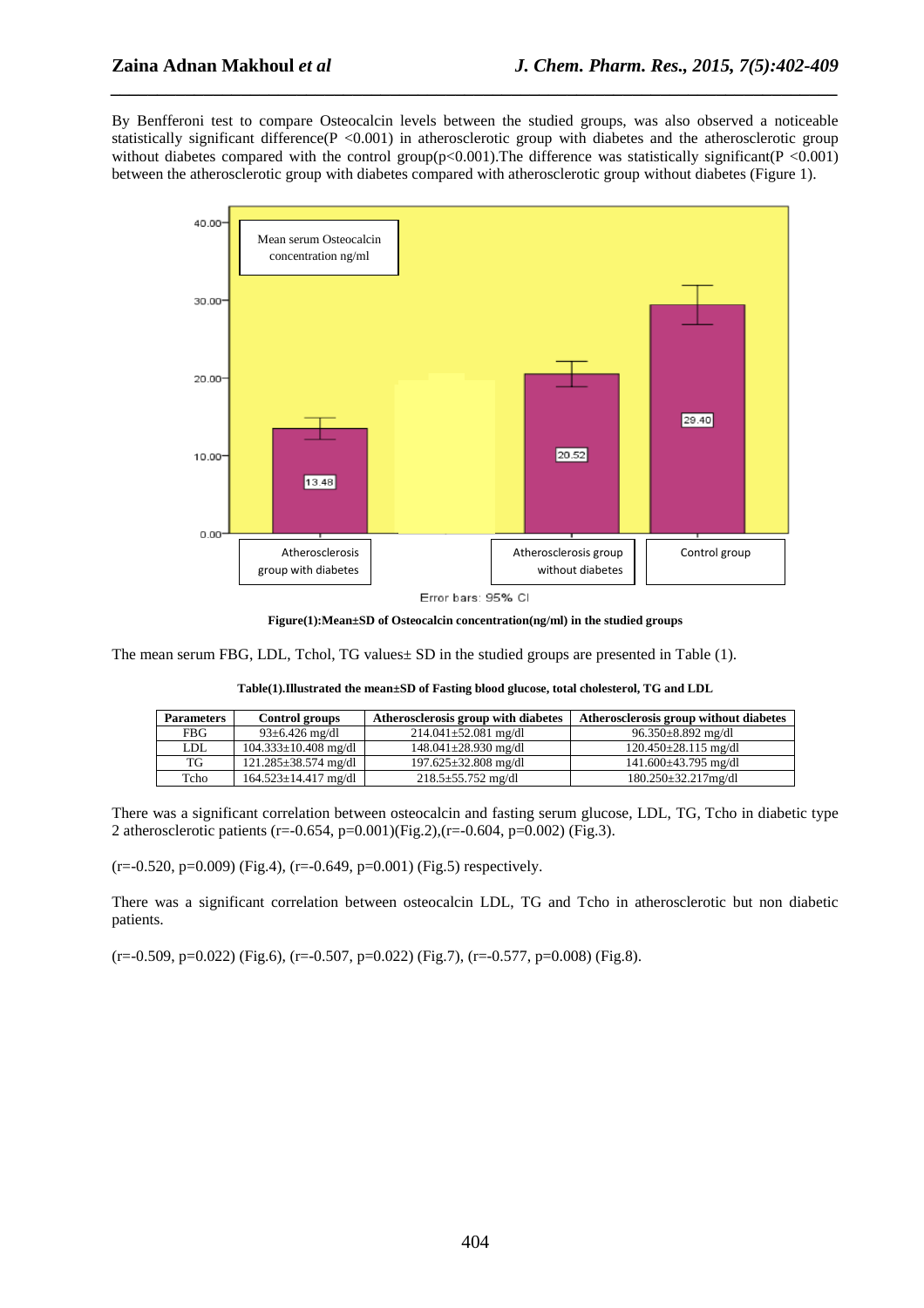





**Figure(3):The relation of osteocalcin levels and Fasting LDL concentration in diabetic type 2 atherosclerotic patients**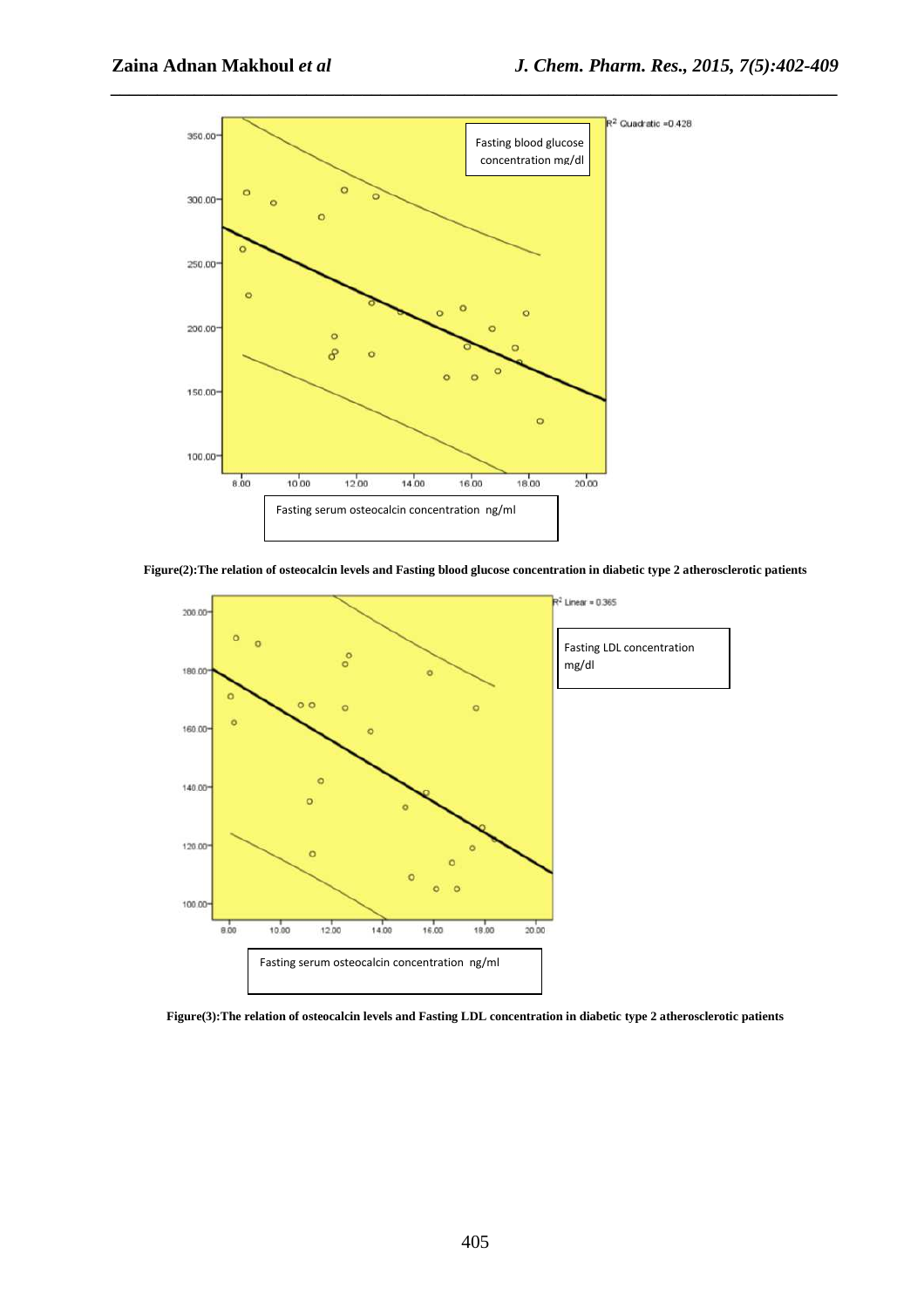

**Figure (4): The relation of osteocalcin levels and fasting TG concentration in diabetic type 2 atherosclerotic patients** 



**Figure (5): The relation of osteocalcin levels and fasting Tcholin diabetic type 2 atherosclerotic patients**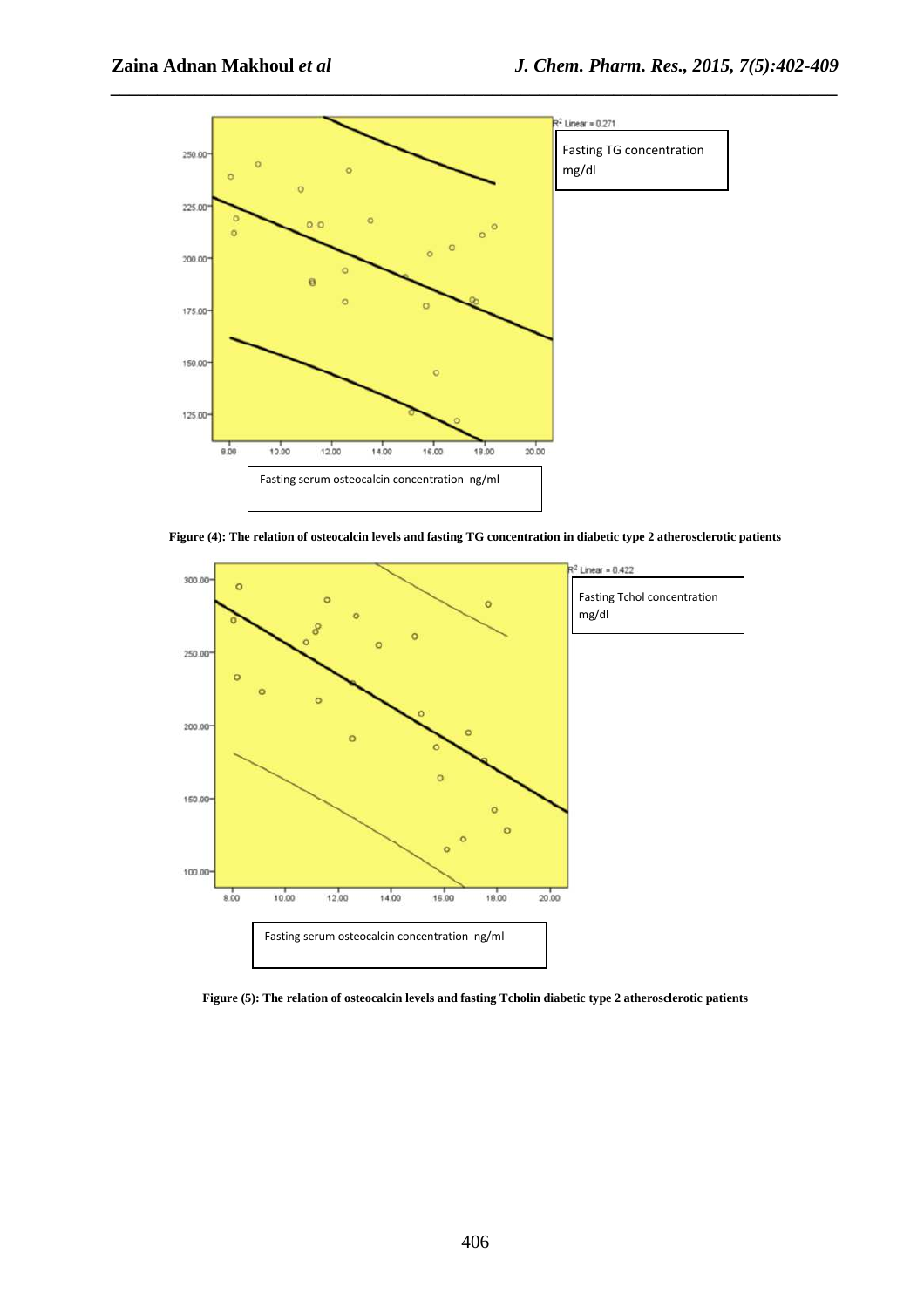

**Figure(6):The Relation of osteocalcin levels and fasting LDL concentration in atherosclerotic but non diabetic patients** 



**Figure (7): The Relation of osteocalcin levels and fasting TG concentration in atherosclerotic but non diabetic patients**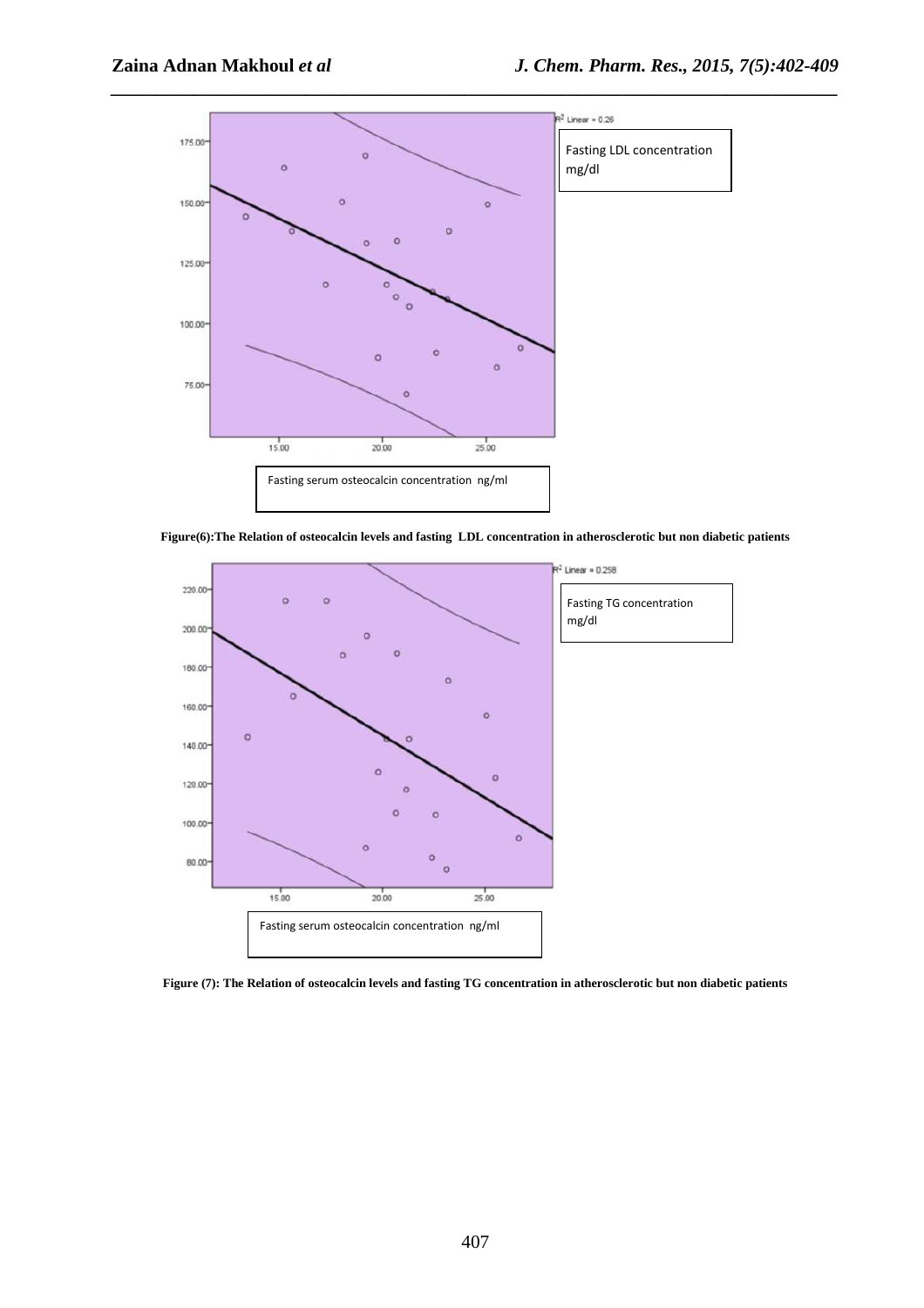

**Figure (8): The Relation of osteocalcin levels and fasting Tchoin atherosclerotic but non diabetic patients** 

Our study showed that serum osteocalcin concentrations were significantly lower  $(p<0.001)$  in patients with atherosclerosis and diabetes type 2 compared to the control group.

There was a significant reduction( $p<0.001$ ) in Osteocalcin concentration in patients with atherosclerosis without diabetes compared to control group.

Serum osteocalcin concentrations were reduced significant  $(p < 0.001)$  in the patients of atherosclerosis with diabetes compared to patients with atherosclerosis but without diabetes.

P. Pennisi and his colleagues in 2003 study similarly showed that osteocalcin levels decrease in patients with atherosclerotic carotid and peripheral arteries(7).

Our study also revealed a reverse statistically significant between osteocalcin and fasting serum glucose, LDL, TG, Tcho in patients with diabetes and atherosclerosis disease. Patients  $(r=-0.654, p=0.001), (r=-0.604, p=0.002), (r=-0.604, p=0.002)$  $0.520$ ,  $p=0.009$ ,  $(r=-0.649)$ ,  $p=0.001$  respectively.

Saleem and his colleagues study in 2010 also similarly pointed that Serum OC inversely correlate with fasting glucose(8).

Sheng L and his colleagues in 2013 pointed that Serum OC inversely correlate with FBG, LDL,TG, Tcho(2).

Yeap and his colleagues in 2010 showed that Serum OC inversely correlate with TG, FBG.(9)

and the correlation between serum osteocalcin and fasting LDL, TG, Tchol in patients with atherosclerosis without diabetes was reverse and statistically significant in atherosclerotic but non diabetic patients (r=-0.509, p=0.022), (r=-0.507, p=0.022), (r=-0.577, p=0.008) respectively.

Osteoblastic differentiation of pre-osteoblasts from bone is inhibited by minimally oxidised LDL, whereas oxidised lipids enhance differentiation of osteoblast-like cells from the artery wall, ultimately inducing vascular mineralisation and calcification(7).

There is evidence to show the influence of bone proteins on cardiovascular disease. During atherogenesis, the bone matrix proteins including osteocalcin, may have a regulatory role in the atherosclerotic calcification process(10).